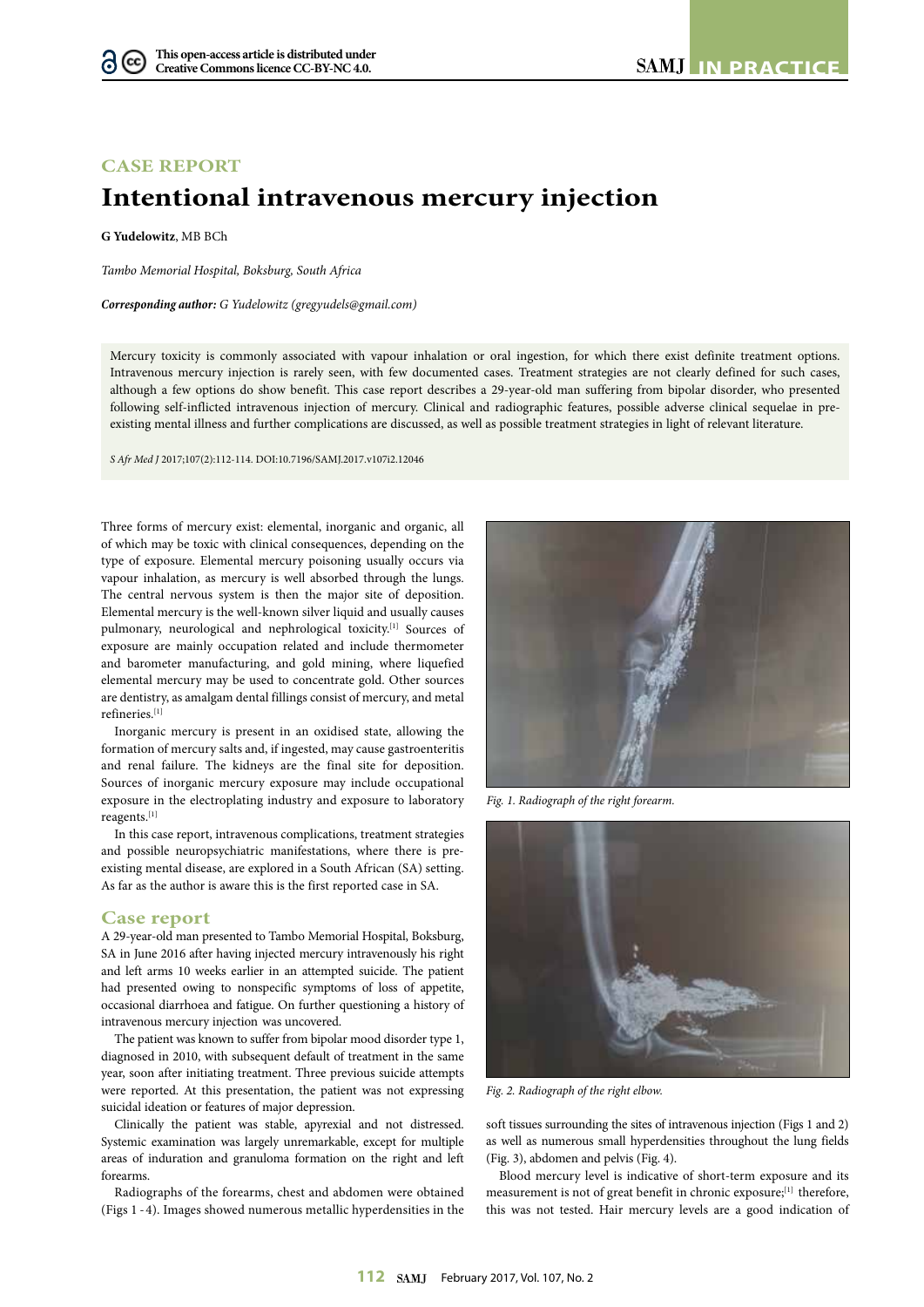

*Fig. 3. Radiograph of the chest.*



*Fig. 4. Radiograph of the abdomen and pelvis.*

### **Table 1. Initial blood analysis results of patient**

|                                                                                                                         |         | Reference       |
|-------------------------------------------------------------------------------------------------------------------------|---------|-----------------|
| Component                                                                                                               | Value   | range $*$       |
| Urea $(mmol/L)$                                                                                                         | 11.5    | $2.1 - 7.1$     |
| Creatinine (µmol/L)                                                                                                     | 129     | $64 - 104$      |
| Total protein $(g/L)$                                                                                                   | 77      | $60 - 78$       |
| Albumin $(g/L)$                                                                                                         | 46      | $35 - 52$       |
| Alanine transaminase $(\mu/L)$                                                                                          | 7       | $10 - 40$       |
| Aspartate transaminase $(\mu/L)$                                                                                        | 18      | $15 - 40$       |
| C-reactive protein $(mg/L)$                                                                                             | 35      | <10             |
| Thyroid-stimulating hormone (mU/L)                                                                                      | 1.29    | $0.27 - 4.2$    |
| Haemoglobin (g/dL)                                                                                                      | 14.8    | $13.4 - 17.5$   |
| Urinary mercury (µg/mL)                                                                                                 | >150000 | $2.5^{\dagger}$ |
| *References obtained from the National Health Laboratory Service (NHLS), Tambo<br>$M_{\rm{max}}$ and all $M_{\rm{max}}$ |         |                 |

Memorial Hospital. † Reference obtained from NIOH.

chronic exposure leading to toxicity;<sup>[1]</sup> however, following discussion with the National Institute for Occupational Health (NIOH), Johannesburg, SA, considering the cost and already significantly raised urinary levels, it was decided not to test hair levels.

The patient was admitted with an acute kidney injury for treatment with intravenous fluids and further investigation of the mercury injection and bipolar mood disorder.

On subsequent psychiatric evaluation of the patient, further information was obtained. The patient's suicide attempt 3 months previously was precipitated by severe stressors at the time, including loss of employment, involvement in a motor vehicle accident with resultant loss of his car, and his father having suffered from a cerebral vascular accident. These events were subsequently followed by mood symptoms, resulting in the mercury injection. The patient was reportedly not experiencing mood or manic symptoms prior to these stressors, according to his mother, despite having defaulted treatment for bipolar mood disorder. He was not experiencing any psychotic or ictal symptoms at the time of admission. He did describe a history of panic attacks since the age of 20, during which he experiences sudden fear, palpitations, shortness of breath, shaking and lightheadedness, often associated with agoraphobia. Further stressors included an experience of date rape at the age of 22, shortly before the index episode with the first suicide attempt. Treatment with sodium valproate and lamotrigine was started at that stage. On mental state examination, he was noted to have a low mood with no features of major depression, mania or hypomania, and was not suicidal. The patient was restarted on lamotrigine.

Because of the appearance of multiple hyperdensities within the lung field on chest X-ray, the patient was discussed with staff at the respiratory unit at the referral hospital. No further treatment was advised at this point, but discussion with the nephrology department was suggested to assess further treatment options and the possibility of dialysis. Results of blood tests done on admission are shown in Table 1.

During admission, the patient's creatinine level increased to 169 µmol/L, urea level was 13 mmol/L and electrolytes were normal. Urine testing gave a urine protein:creatinine ratio of 0.33 g/mmol (normal <0.015 g/mmol, nephrotic range >0.350 g/mmol; references from the NHLS, Johannesburg). After discussion with the nephrology departments of both Charlotte Maxeke Academic Hospital, Johannesburg, and Groote Schuur Hospital, Cape Town, it was decided that no benefit would be derived from dialysis, but long-term chelation would most likely be necessary.

The case was further referred to the Department of Clinical Pharmacology at the University of Cape Town, which, in discussion with the Medicines Control Council (MCC), advised lifelong treatment with penicillamine.

Documented consent was obtained from the patient for the writing of this case report and the publication of radiographs and blood analysis results.

#### **Discussion**

Organic mercury toxicity often leads to gastrointestinal, neurological and pulmonary symptoms, as organic mercury deposits in the kidneys and liver and in the central nervous system.[2]

Most documented clinical sequelae of mercury toxicity are from exposure to vaporised elemental mercury or ingestion of other forms of mercury.[1] Initial signs and symptoms may include cough, pleuritic chest pain, stomatitis, gingivitis, nausea, vomiting and diarrhoea, conjunctivitis and dermatitis.

Prolonged exposure can lead to neurological and psychiatric symptoms, such as insomnia and tremors. A traditional pathognomonic feature of mercury toxicity is known as erethism mercurialis, consisting mainly of neurological manifestations. Features include change in personality, anxiousness, irritability, insomnia, depression and drowsiness.[1] However, the effect on the central nervous system in pre-existing